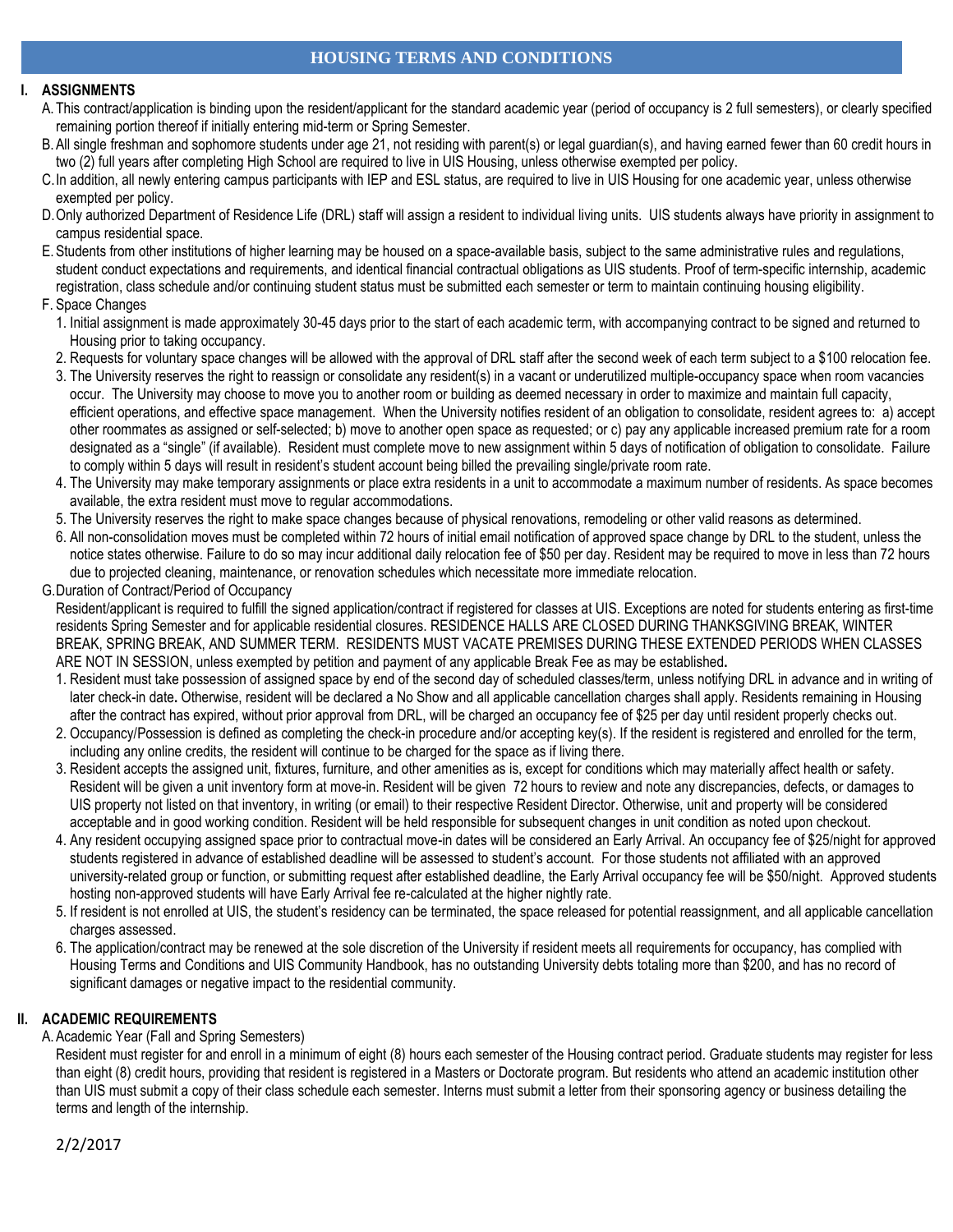### B.Summer Term

- 1. A continuing resident who successfully completes the previous academic year requirements, is enrolled for the subsequent Fall Semester, and electronically renews/signs a Contract for the following academic year, is not required to enroll in classes during the Summer term.
- 2. A continuing resident who is not returning to Housing next Fall Semester is required to enroll in at least one course during the Summer term.
- 3. Summer term housing accommodations are provided in the Campus Apartments or Townhouses areas in alternate years.
- 4. Housing is generally not available during Winter Break and Spring Break, nor during the Summer for Residence Hall residents. Exceptions must be authorized by the Director of DRL or designee.

## C.Eligibility

- 1. On-campus housing is provided to support the educational mission of UIS and facilitate an educational environment conducive to academic pursuits.
- 2. Resident must immediately inform DRL in writing, via mail, fax, or e-mail when academic eligibility for UIS Housing ceases.
- 3. But at its discretion, the University reserves the right to provide housing to persons other than regular students enrolled for eight (8) credit hours.
- 4. Renewal of a Housing application/contract is at the sole discretion of the University.
- 5. Registration for a reduced credit load does not automatically exempt resident from continued residency and associated financial responsibilities during the contracted period.

## **III. FINANCIAL RESPONSIBILITIES**

## **A. Security Deposit**

- 1. Upon successful processing of application/contract, the deposit balance is reserved, and will serve as a security deposit against assessed charges and/or University accounts receivable incurred as noted in Sections F and G below.
- 2. If resident renews a contract and returns to UIS Housing for subsequent academic year, the deposit will serve as the reservation charge for the following term(s). Resident will be billed separately for any cleaning/damage charge incurred at end of the current academic year if deposit is extended by renewal to the following academic year.
- 3. Residents who stay for the duration of their current contract period, have no outstanding financial obligations against their university account, submit timely and appropriate documentation as required petitioning for contract release/cancellation, and who vacate and properly check-out with designated DRL staff may have their deposit refunded at the end of contract period provided all provisions of the contract have been met. The deposit, less applicable charges or fees, will be refunded within 45 days after termination or cancellation of contract is approved and resident vacates.
- 4. At conclusion of residency, the security deposit may be applied to any unpaid rent, outstanding fees, or charges assessed pursuant to this contract, as well as physical damages to the premises, usual wear and tear excepted. These are delineated in the Damage/Cleaning Charge List respective to each academic year and referenced on the DRL website. Examples of other fees or charges include but are not limited to health/fire/life safety assessments, improper or late check-out by expected dates/times, non-compliance with or violation of contractual obligations or stated expectations, etc. Any charges or outstanding amounts owed or assessed for damages or fees not covered by the deposit balance will be billed separately to the resident.

## **B. Contract Payment**

1. Resident agrees, in consideration of the living unit assigned for use, to make timely payment to the campus University Student Financial Services & Cashier's Office as follows:

2. Pay the full contract amount due at the time of billing or according to the University's established due date.

3. Pay a service charge on all unpaid monthly balances of University charges, and

4. PAY ALL EXPENSES IN EVENT IT BECOMES NECESSARY FOR UNIVERSITY TO ENFORCE TERMS OF THIS AGREEMENT BY LEGAL MEANS OR USE OF A COLLECTION AGENCY, INCLUDING ACTUAL ATTORNEY'S FEES, COURT COSTS, AND OTHER COLLECTION EXPENSES.

## **C. Utilities**

1. Housing payments cover respective basic utility service charges for an active data jack, water, sewer, trash removal, cable television, and electricity/heat/air-conditioning.

2. ENERGY, WATER, OR OTHER UTILITY CONSUMPTION DEEMED TO BE EXCESSIVE (+15% above metered monthly average billed to DRL for similar units in each court or hall), CAN INCUR A SEPARATE SURCHARGE TO STUDENT'S ACCOUNT IN ADDITION TO ESTABLISHED RENTAL RATES. SUCH SURCHARGE WILL BE IMPOSED AT THE DISCRETION OF THE UNIVERSITY AND ASSESSED ON A CUMULATIVE BASIS AT END OF EACH SEMESTER, OR WHEN A RESIDENT VACATES. Please refer to Community Handbook for additional details. 3. CONSERVATION IS ENCOURAGED AND EXPECTED OF RESIDENTS.

4. Tampering with installed energy saving thermostats or water-saving measures, such as replacing low-flow water restrictors in showerheads or faucets with non-university issued replacements will not be tolerated, and will incur change-out costs to reinstall UIS equipment, and estimated assessments for utility overage costs to resident(s).

## **D. Damages**

1. Resident agrees to use premises, grounds, and all University-issued property and furnishings in proper and responsible manner at all times. At expiration of the contract, resident agrees to surrender same to the University in good repair and condition as normal use dictates.

2. Resident will be charged for misuse or damage within their living unit or common area of the building or Court in which he/she lives, as determined by the Director of DRL or his/her representative. Any charges assessed during the year under these Terms and Conditions will be placed on accounts receivable and are payable immediately.

3. All transcripts and enrollment will be withheld until account is paid in full.

4. Resident who vacated has 30 days from billing date to contest charges in writing to the Director of DRL or designee. However, if vacating resident elects convenience of an Express Check-Out option, and damages are subsequently assessed by authorized housing staff in the resident's absence after departure, resident will be deemed to agree with housing staff condition assessment and agrees to assume full financial responsibility for said charges.

## **E. Provisions Governing Submittal of Request for Cancellation of Application/Contract**

 1. Process: Students must submit a written Cancellation Request Form to DRL, via fax, mail, or email. Forms are available at DRL or online at [www.uis.edu/housing.](http://www.uis.edu/housing) Phone call or other verbal requests for potential cancellation are not accepted. This form is only an application for potential release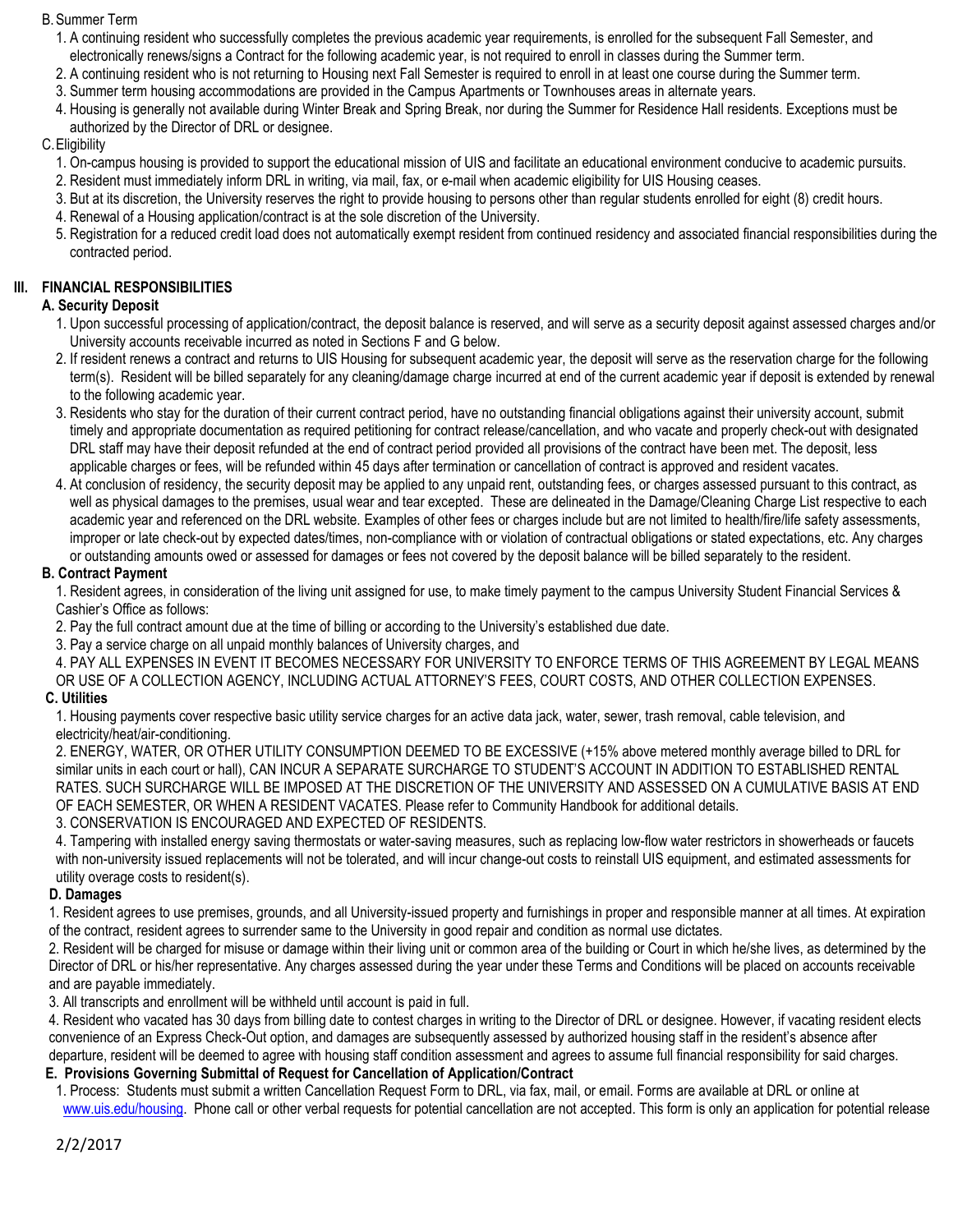from the academic year contractual requirement. *Students should never assume or plan that their Request will be approved until subsequently receiving written notification of such approval from DRL*. *Only written notification from DRL of a cancellation approval will terminate the Housing Application/Contract.*

2. Deadlines: Requests for cancellation must be *received* by DRL **on or before: May 15** for fall semester/academic year, **November 15** for spring semester, and **April 15** for the summer term.

3. Grounds for Consideration. Requests for cancellation will only be considered if meeting one of the following well-documented reasons:

- Graduation at the end of the then current term;
- Total academic withdrawal/non-registration from all UIS classes for the remainder of the contract period *(including all on-line courses)*;
- Academic suspension;
- Marriage:
- Participation in academic-related experiences/internships off-campus and further than 40 miles outside of the greater Springfield area;
- Serious illness, medical or mental health condition which prevents resident from attending classes;
- Death in the immediate family:
- Call-up or induction into active military service.

*It is applicant's/resident's sole responsibility to provide all necessary supporting documentation and sufficient verification of respective rationale and circumstances to satisfaction of Director or designee. A request is considered pending until such time as documents are received.* 

- 4. Effective Date. If cancellation is approved, the effective date is the date the Request for Cancellation is approved by DRL or the official check out date, whichever is later. Resident must promptly and properly vacate within 24 hours of last final or when academic eligibility ceases, whichever is earliest.
- 5. Fees and Charges. If the cancellation request is approved the following charges shall apply:
- a. A \$100 cancellation fee is assessed for any written, resident/applicant-initiated cancellation request that is granted. The fee will be waived for requests due to Fall Graduation that are received by the deadline, or for residents inducted into active military service at any time. The \$100 cancellation fee will be assessed to requests based on Graduation submitted after the respective term deadline.
- b. For cancellation requests received after the applicable request deadline for Fall and Spring, and before the student is officially scheduled to move-in, a late cancellation fee of \$300 will be assessed (excluding Graduation and military cancellations). This fee is not a penalty, but represents an estimate of the financial damages likely to be sustained by UIS for early termination, estimated at the time of execution of the original Application/Contract.
- c. For cancellation requests received after the start of respective term and approved for early termination during academic year, applicant/resident will incur both cancellation charges noted above as well as pay prorated semester room rent assessed in accordance with University schedule as follows:
	- Through end of week 1 10% of semester cost
	- Through end of week 3 20% of semester cost
	- Through end of week 5 30% of semester cost
	- Through end of week 6 40% of semester cost
	- Through end of week 8 50% of semester cost
	- Through end of week 10 60% of semester cost
	- Into week 11 or later 100% of semester cost

Calculation starts by week of official first day of advertised residential move-in date for which applicant/resident is deemed eligible or assigned check-in for the contract period, through end of the week of classes in which formal check-out/vacate is officially completed approved cancellation requests will as well as prorated semester room rent assessed through the official check out/vacate date, whichever is later,

- d. For Summer term (8 weeks), after the fifth week of the contract period, the full contract amount is due and payable.
- 6. For cancellations that *do not meet* criteria or deadlines noted above, resident remains financially responsible for at least 50% of the remainder of the Academic Year contract period as well as all applicable fees noted above.
- 7. Resident vacating his/her assigned space before end of the contract period without giving written notice, nor receiving approval for release, will be held responsible for the entire contract charge.

### **F. Vacating Premises**

1. To ensure proper check-out, resident vacating housing must make a check-out appointment with appropriate staff at DRL Office or Front Desk at least 24 hours in advance of check-out. Failure to follow proper check-out process shall be considered an "Express Checkout" and may result in a \$50 fee. 2. Resident who elects the convenience offered by participation in the Express Checkout option, instead of appearing in person for check-out with RA, will be deemed to agree with subsequent condition assessment conducted by housing staff in his/her absence. Further, resident understands that he/she may assume financial responsibility for any and all charges resulting from identified property damages, cleaning deficiencies, unreturned keys, etc., noted as condition changes which differ from initial assessment at move-in, which may be assessed in their absence. Resident understands that any appeal of such charges may be limited if not supported by pictures or other documentation supplied by resident. Resident agrees to otherwise assume full financial responsibility for said charges.

### **G. Other Financial Responsibilities**

1. Resident will be held financially responsible for costs not expressly referenced in this Terms and Conditions that are incurred by UIS in enforcement of this contract, including but not limited to cancellation fees, cleaning costs, moving a resident's possessions, legal charges (including attorney's fees), storage costs, or non-routine maintenance. Resident may also be held financially responsible for remediating damages or recovering non-insured costs to UIS property which may result from resident's reckless, negligent, or improper use of premises, including fire, flood, or pest-related remediation charges. 2. Billing resident(s) for assessed damages does not require immediate repair of same; repair is scheduled and conducted at sole discretion of DRL. No deductions shall be allowed in rent during reasonable periods of repair.

## **IV. PERSONAL PROPERTY**

2/2/2017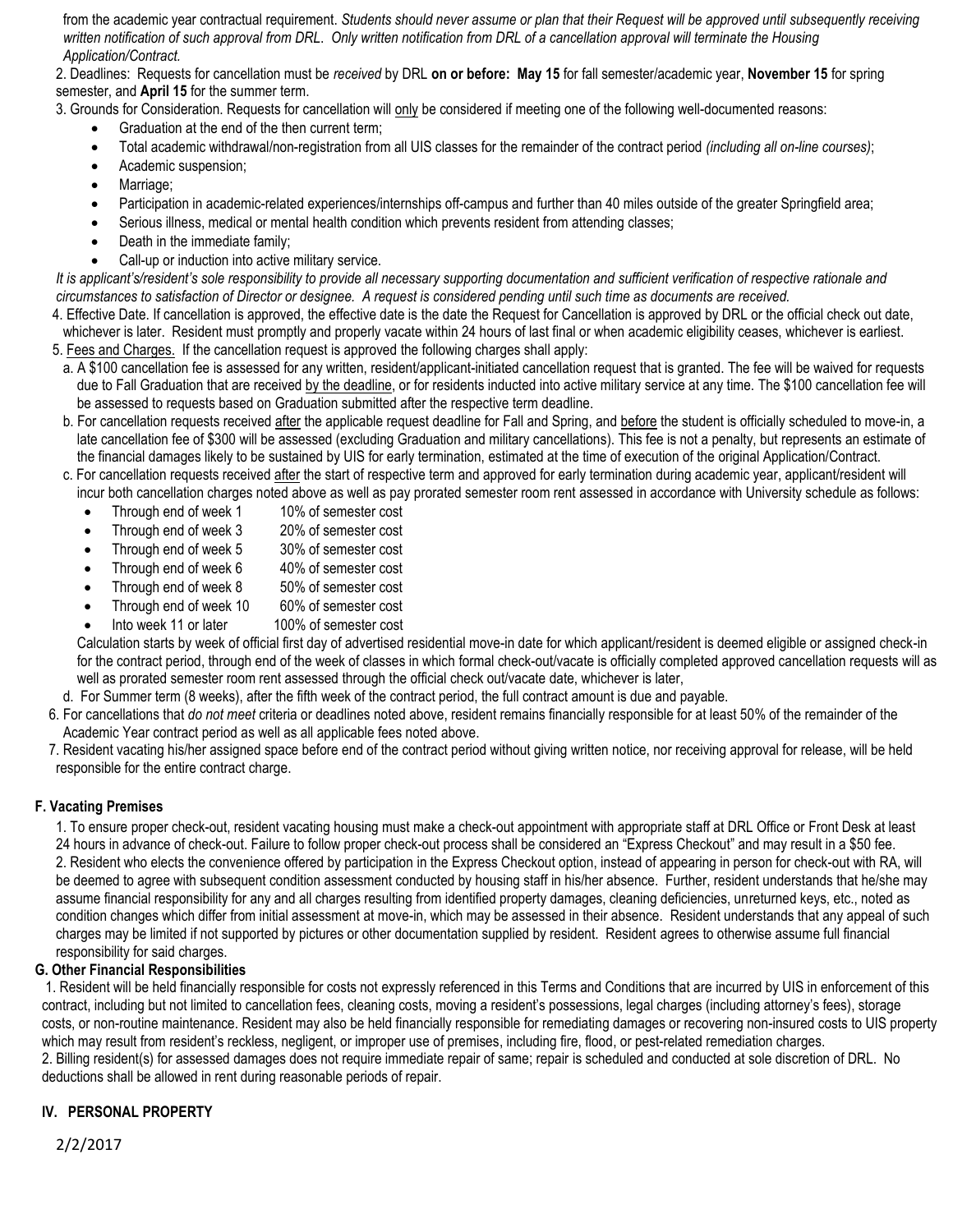A. Resident is responsible for his/her personal effects. **It is strongly recommended that each resident secure renter's insurance coverage for protection against liabilities and losses of personal property and other valuable possessions.**

B. Personal effects or belongings left behind anywhere in the unit (including common areas and closets), longer than 10 days from termination of contact or departure/vacated date, will be considered abandoned property and will be subject to disposition at DRL's discretion.

# **V. TERMINATION OF RESIDENCY BY THE UNIVERSITY OF ILLINOIS SPRINGFIELD**

The University reserves the right to terminate residency for cause upon five (5) days written notice. In cases in which a resident's behavior constitutes a significant threat to self, the safety of other residents, or to persons &/or property at the University, lesser or minimal notice may be given. The University chooses to hold all residents accountable (including contracted non-UIS students) to all applicable UIS rules, regulations, standards, and processes while residing in campus housing units. Conditions which may result in termination of residency include, but are not limited to, when resident:

- A. Becomes delinquent in contract payments, or abandons or vacates the premises.
- B. Performs an act of violence toward an individual or property, or commits theft, within the confines of residential areas or contiguous University property.
- C. Fails to comply with Terms and Conditions, valid requests from DRL staff, or any other approved DRL policy.
- D. Violates the UIS Student Conduct Code, or state or federal laws, including without limitation, illegally possessing, selling, or delivering narcotic drugs, or other materials proscribed by or controlled under state or federal laws.
- E. Fails to adjust to the group living environment or established educational standards within the residential community.
- F. Is in possession of a beer keg or other large-volume alcohol containers on University premises.
- G. Is in possession of firearms, fireworks, or other weapons.
- H. Has tampered with smoke detectors, sprinklers, alarm pull stations, hoses, extinguishers, door closures, emergency exits, notification panels, etc., for other than actual emergency situations; is observed or found to have altered any fire prevention equipment just noted above which could interfere with normal operations; intentionally sets fires, or creates false fire alarms. Resident is subject to institutional student conduct proceedings, including possible dismissal from the University. In addition, resident may be referred to law enforcement officials for pursuit of appropriate criminal charges and could face a range of financial penalties.
- I. **In cases in which residency is terminated by UIS, resident remains financially responsible for at least 50% of remainder of academic year contract period to compensate UIS for the breach.**

## **VI. REPAIRS AND MAINTENANCE**

 A. It is resident's sole responsibility to formally submit an online Work Order requesting repairs in a timely manner, utilizing designated procedures. Verbally informing a staff member of repair or maintenance issues in unit is not proper notice.

 B. Any decorating by resident which is not approved by DRL Staff and results in damage to the unit may result in damage or repair charges to restore the living unit to original or acceptable condition.

C. DRL is responsible for maintaining living units and interior public residential areas. DRL shares responsibility with other campus facilities units for grounds, sidewalks, pathways and other exterior areas. Basic service for heat, lighting, and water will be maintained on a priority basis. Other necessary repairs will be completed as availability of staff, time, parts or weather permit.

D. DRL will determine what constitutes a facilities emergency regarding resident health, safety, or welfare. A facility-related condition which merely causes temporary inconvenience or discomfort to resident(s) within unit may not be defined as an emergency requiring immediate attention. Non-emergency designation could mean repair next available business day.

E. All repairs are to be completed by University staff or UIS-approved contractors. Repairs conducted by residents or other unauthorized persons will be redone and billed accordingly to resident(s).

F. If as result of fire, flood, renovation, weather, or other substantial cause, the Director of DRL or his/her representative determines that the assigned living unit is uninhabitable, resident will be offered alternative accommodations based on a space available basis. Payments may be adjusted when alternative accommodations are not equal to the original assignment. If space is unavailable, DRL staff will make reasonable efforts to help find off-campus housing and refund deposits as required (contract payments prorated to last day of campus occupancy).

## **VII. GENERAL CONDITIONS**

## **A. ALCOHOLIC BEVERAGES**

1. Alcoholic beverages and containers may be possessed and consumed only by persons of legal age in private living areas of the Campus Apartments or Townhouses (unless specified otherwise). Private living areas shall be defined as the living unit and do not include lounges, indoor recreation areas, hallways, multi-purpose rooms, laundry rooms, breezeways, balconies, patios, exterior grounds, parking lots, or other public areas.

2. Kegs, other large-volume containers (greater than 1.75 liters), and alcohol dispensing equipment or devices (including home brewing kits) are prohibited, and will be confiscated; possession of same can lead to termination of residency.

3. Alcohol-dispensing equipment and containers can be defined as, but not limited to, "Kegerators", revolving liquor dispensers, shot chillers, beer bongs, etc.

4. Alcoholic beverages and containers are prohibited at all times in Residence Halls, SYRI-designated units, or other residential areas as may be applicable. Unauthorized alcohol containers can be confiscated by staff and their contents immediately drained or poured out.

5. Residents may also be referred to campus police or other appropriate state law enforcement authorities as may be determined.

6. Resident(s) may not have or display decorative food and/or empty alcohol containers, due to being construed as potential fire hazards, pest control issues, or cleanliness and housekeeping problems.

## **B. CLEANING AND SAFETY PROTOCOLS**

 1. Resident is responsible for maintaining a safe, healthy, and clean environment within his/her unit at all times. Resident is required to comply with scheduled cleaning and safety inspections, and remediate any resulting deficiencies cited in timely manner as indicated. If citations are not rectified as requested, a minimum cleaning charge of \$250 may be assessed to engage an outsourced cleaning firm to accomplish requested standards. Each resident is individually and collectively responsible for the unit's overall condition. Residents of a unit should establish shared cleaning responsibilities and duties.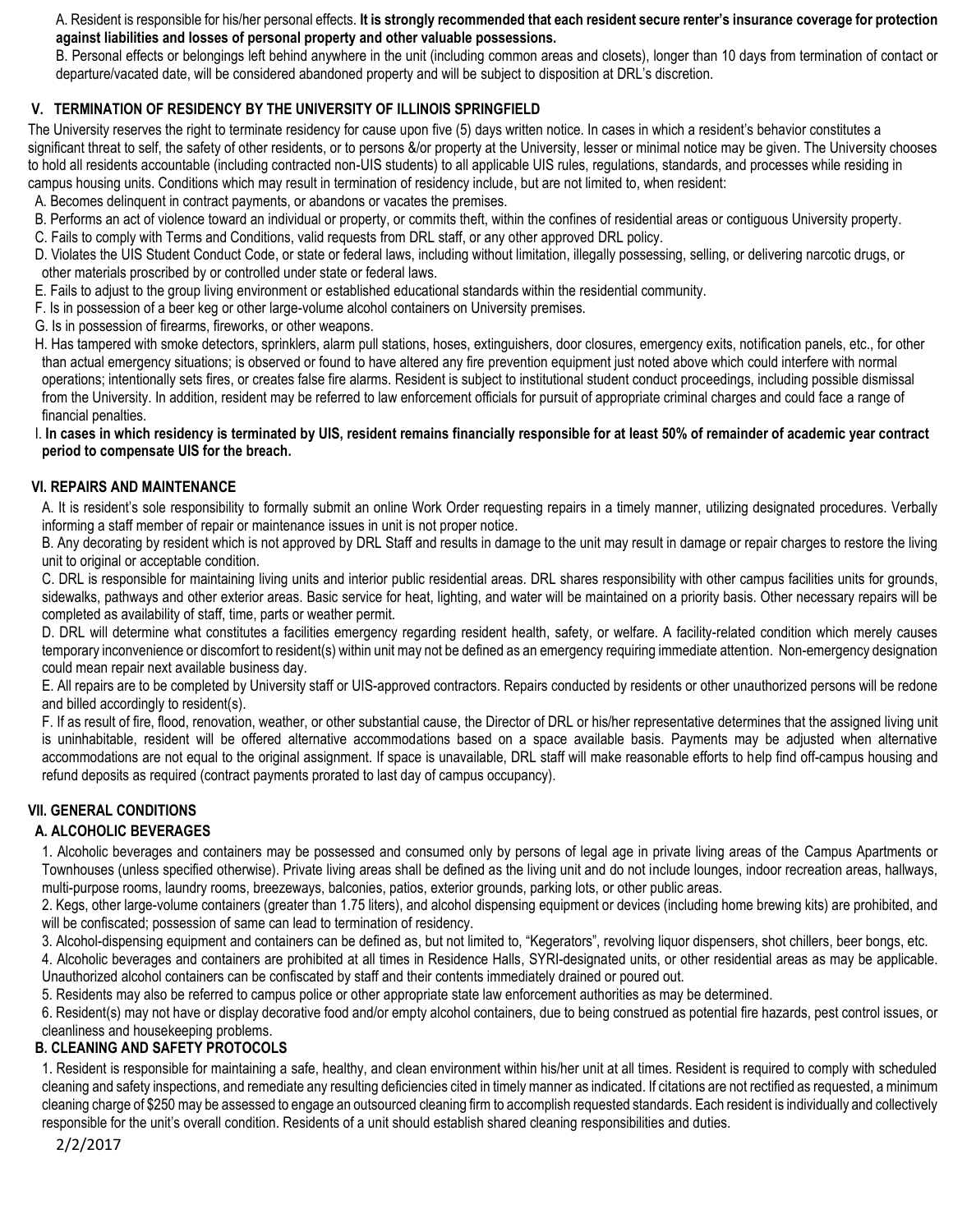2. To avoid potential liability for cleaning charges, resident(s) must thoroughly clean unit, including doors, windows, blinds, walls, carpets, bathrooms, kitchen, appliances, storage areas, & other shared spaces in common areas. Follow cleaning instructions distributed by staff prior to vacating.

 3. Storage is restricted to within the assigned living unit or apartment storage closet. Personal items left in public areas will be removed by the University, and relocation or removal expenses may be assessed to resident's account after resident vacates.

 4. Residents of a unit with vacant bedroom(s) are not authorized to have access to these unoccupied spaces, as new resident could be assigned to that available space at any time. Residents will be charged additional rental fees if such space has been misappropriated or misused.

 5. DRL will treat each living unit for pests when determined necessary and upon request. Residents cannot opt out of spraying or other pest treatments once DRL determines such action to be necessary and in the best interests of the residential community. Repetitive treatments to resident's or surrounding units may be billed to the resident(s). Resident acknowledges that pests can be introduced to a unit by improper food storage or deficient cleaning, or transported to unit through bedding, clothing, luggage, or other personal items moved by residents or guests to the premises.

### **C. DRUGS**

1. Resident or guest(s) are prohibited from possession, serving, storing, cultivating, manufacturing, selling, delivering, using, etc., any illegal controlled substance or paraphernalia as defined under applicable state or federal laws.

2. Residents may also be subject to student conduct charges for misuse of prescriptions and over-the-counter medications.

3. Residents may also be referred to campus police or other appropriate state law enforcement authorities as may be determined.

4. Suspected drugs or drug paraphernalia not confiscated by campus police may be disposed of by DRL staff.

### **D. ENTRY INTO LIVING UNITS**

While the right to privacy is recognized as paramount, entry to personal living spaces by authorized University staff can be conducted under the following guidelines.

1. University Staff are authorized to enter living units without notice when they consider that there exists a potential threat to health, safety, or welfare of residents or University property. Such entry will generally be in the presence of resident except when circumstances of an emergency nature make such presence impractical. The University reserves the right to enter living units when convenient to its staff and without notice to make timely repairs, conduct maintenance, or make alterations requested by resident.

2. University personnel, including DRL staff, may enter resident unit/room at any time to investigate when there is reasonable cause to believe there may be a violation of applicable University regulations.

3. DRL will attempt to give proper advance notice by e-mail on most occasions (up to 24 hour notice) for purposes of inspection or alteration of University property. Exceptions exist for staff searches for missing public space/community furniture items or to fulfill student conduct-related sanctions.

## **E. FIRE SAFETY AND COMBUSTIBLES**

1. Resident is prohibited from intentionally setting fires; tampering with smoke detectors, sprinklers, alarm pull stations, hoses, extinguishers, door closures, emergency exits, notification panels, etc., for other than actual emergency situations.

 2. Resident is prohibited from altering any fire prevention equipment noted above which could interfere with normal operations or create false fire alarms. Resident can be assessed a \$200 non-compliance safety fee for each action(s) which may render normal operations of smoke detectors and other fire safety equipment compromised and thereby endanger their neighbors' lives, safety, &/or property.

3. DRL expressly prohibits all of the following items within residential units: fireworks, other explosives, gasoline, hover-board personal transportation devices, hookahs, decorative candles (burnt wick or not), wax warmers, space heaters, halogen lighting, or other combustible items or materials which may be identified as potentially hazardous. Non-permitted items can be confiscated and held by DRL staff until end of semester or next academic Break, so that resident can take prohibited item home to their permanent residence.

 4. If found in violation, resident is subject to institutional student conduct proceedings, including possible dismissal from the University. In addition, resident may be referred to law enforcement officials for pursuit of appropriate criminal charges and could face a range of financial penalties.

## **F. FURNITURE AND APPLIANCES**

1. Resident may not move or disconnect University installed appliances. The University reserves the right to control the number, size, and general use of additional appliances and assess charges for installation as appropriate.

2. The University reserves the right to restrict the amount and use of resident-issued furniture, or size and number of additional furniture or other personal items imported to unit. Resident is not allowed to remove University-issued furnishings from the assigned premises.

3. Waterbeds, water furniture, and spas are not allowed in any campus unit.

4. Lofting is only allowed in the residences halls with lofting kits approved and provided by DRL staff.

5. Due to the community nature of residential living in academic environment, residents are not permitted to use amplified musical instruments or audio devices which produce excessive volume, including but not limited to subwoofer and surround-sound systems which can be heard or felt outside of the confines of an individual room.

## **G. GUESTS / RESIDENTIAL SAFETY AND SECURITY ISSUES**

1. All individuals may be required to show their I-Card or State-Issued picture ID at the front desk when entering any Residence Hall. All non-residents of the specific building must register at the front desk during normal desk operating hours or with the RA On-Call (RAOC) if after desk hours.

2. Guests will be issued building-specific Guest Registration Card to be carried with them at all times in that building. Upon leaving, card shall be surrendered to appropriate desk staff or RAOC. Guest(s) must be escorted by host within the building at all times.

3. Guests are a privilege, and the exercise of one resident's privilege cannot compromise the priority community rights of roommates and neighbors to the quiet enjoyment of their premises. Guests are considered occasional visitors, who must be acceptable to all roommates in unit at all times. Overnight guests are permitted only by prior consent of all roommates. DRL restricts the number and frequency of guests in living units, including overnight guests, to no more than 3 days in 2 weeks.

4. Resident is responsible for the behavior of his/her guests and any charges resulting from guests' actions or temporary residence.

5. Resident is not permitted to sublease or provide routine lodging to guests, nor displace an assigned resident. **Long-term hosting of another person in a space will subject resident(s) to an additional charge equal to 1/2 times the already assessed semester rent(s).**

**H. KEYS**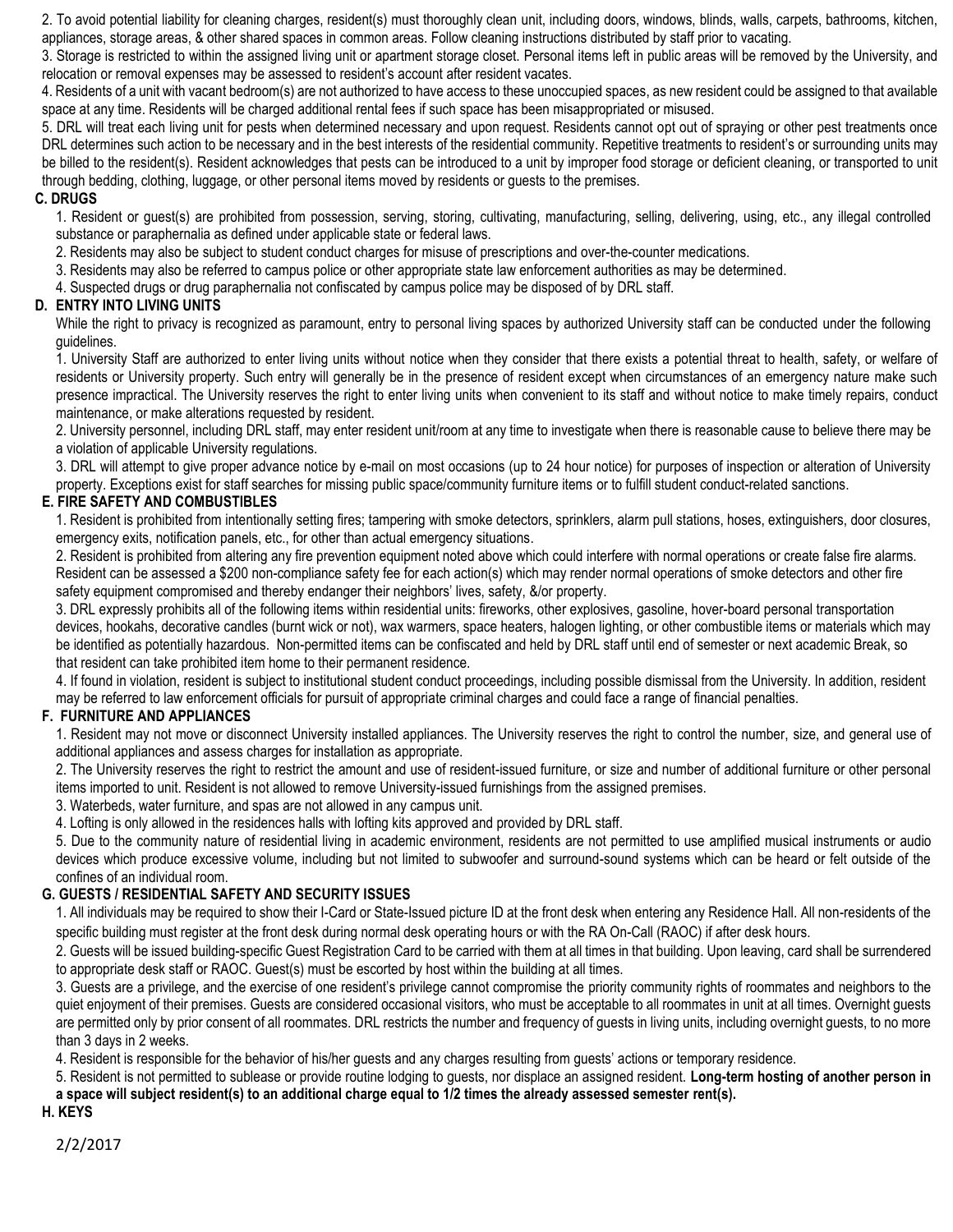1. Keys will be issued at check-in to each resident for his/her unit and mailbox. Residents are expected to securely carry unit keys with them at all times.

2. Resident is strictly prohibited from tampering with University locks, duplicating any keys issued for unit, or installing private locking mechanisms on any DRL door. Unauthorized installations conducted by residents or other persons will be repaired or redone, and billed accordingly to resident(s).

3. Upon loss or reported theft of a key, resident will be charged current replacement cost of a re-core and set of new keys for their unit.

4. Resident can incur a \$50 charge for lockout service requested from DRL staff, for requests deemed repetitive or excessive (5 or more times per semester). 5. Any lockout key issued temporarily to allow access to unit/room must be returned within an hour. If office is closed or staff not present, resident may utilize the secure drop-box to return the key prior to 8:00 AM. If not returned as instructed in signed Lockout Key Authorization form, DRL will assume the key is lost and process a lock change, with all associated costs billed to resident's account.

## **I. MAIL**

1. Mailboxes are labeled and maintained by U.S. Post Office and/or the University. Only current Residents' names may appear on the designated mailbox.

- 2. Valid picture UIS ID or state-issued driver's license is required in order to pick-up package delivered to a residential office location.
- 3. Residents are responsible for arranging with U.S. Post Office for forwarding of mail upon vacating the living unit.

4. Mail or packages addressed to a non-resident will be returned to sender.

# **J. MEAL PLANS**

1. Each UIS Residence Hall student or SYRI-designated apartment resident is required to buy applicable designated declining-balance residential meal plan offered by UIS Food Services each semester and administered through I-Card.

2. UIS student meal plan participants receive a discount on their purchases equal to the applicable state food and beverage tax rate, and may use their meal plan dollars at any campus Food Services location.

3. Non-UIS residence hall students should establish a Campus Cash Account in an amount equivalent to a designated meal plan each semester. No similar meal discount is available for Campus Cash Account purchases.

4. Non-SYRI apartment residents may select any meal plan option offered each semester, or pay-as-you-go where cash is accepted.

5. Additional details concerning individual meal plans offered purchase requirements; cancelations and refunds, lost or stolen cards, account balances, card holder liability, and other pertinent information can be found at[: http://www.icard.uillinois.edu.](http://www.icard.uillinois.edu/)

# **K. NOISE**

1. Resident or guest(s) engaging in persistent noise generation which is loud, obnoxious, disruptive, or disturbs or infringes on the peaceful enjoyment of adjoining or surrounding units, is prohibited.

2. All residents have a primary and predominate right to sleep and study free from undue noise or interference in their living spaces.

3. Resident has responsibility to comply immediately if receiving request from adjoining neighbor to moderate or reduce unacceptable noise levels.

4. Specific "study hours" are designated nightly as non-disruptive quiet time within residential areas each evening; noise from within your unit should not be audible or discernable outside your door. However, "courtesy hours" supplement study hours and are otherwise in effect at all times, whereby residents must be considerate of other residents' need for potential quiet time upon request.

5. Throughout Finals Week each term, including weekend before through Saturday following, 24-hour Study Hours are in effect and will be enforced.

# **L. PARKING / TRAFFIC**

1. A UIS residential area-specific parking hangtag is required to park in campus residential areas.

2. Residents or guests are not permitted to park in HCOM parking lot overnight, without prior approval from DRL staff.

3. Vehicles without current license plates, in obvious disrepair, or which otherwise appear abandoned will be considered derelict and may be towed at owner's expense.

4. Owners of illegally parked cars that hinder other residents' safety or convenience are subject to disciplinary action. Vehicular traffic is restricted to parking lots and roadways as designated.

5. Access to Fire Lanes in campus apartment Courts is reserved for emergency vehicles; access by residents or guests is restricted. Temporary use of this area must be approved by DRL staff. Illegally parked vehicles may be towed without notice at owner's expense.

# **M. PETS / ANIMALS**

1. Except service animals required by a qualified person with a disability, or assistance animals, only fish living in one aquarium smaller than 10 gallons may be housed or kept in campus units. Resident is otherwise not allowed to have pets.

2. Requests regarding the presence of Assistance Animals, Service Animals (SA), and Emotional Support Animals (ESA) for students with disabilities on the UIS campus is coordinated, reviewed, and maintained by the Office of Disability Services (ODS).

3. Resident seeking use of an Assistance Service or Emotional Support Animal within housing must submit an Accommodation Animal Request Form to ODS for review and evaluation. ODS may require submission of additional supporting documentation to process this request. ODS will inform DRL of student's eligibility for requested assistance or accommodation.

4. Resident(s) seen hosting unauthorized animals (other than Assistance, Support, or Service Animals assisting persons with disabilities), however temporary the visit, may incur a \$100 Cleaning/Room Recovery charge per occasion, billed to resident's account.

# **N. SMOKING**

1. As of July 1, 2016, per State law and campus policy, UIS and all Illinois public universities are officially designated as Tobacco-Free and Smoke-Free Environments. **Consequently, all smoking and use of tobacco products is expressly prohibited anywhere on campus property at all times, including residential buildings and parking lots.**

2. If resident or guest chooses to smoke (including use of e-cigarettes, e-inhalants, and hookahs), they must do so off-campus, or only inside a moving enclosed vehicle (windows up) traversing campus streets, according to applicable Illinois State Law.

3. Violations of these provisions can subject resident to student conduct proceedings, confiscation of prohibited products, or other disciplinary charges.

4. After one warning from DRL staff, a \$250 Cleaning/Room Recovery charge will be assessed to resident's account when staff observe, smell, or

otherwise discover or determine there to be credible evidence of smoking within a room or unit.

# **O. SOLICITATION / OPERATING A BUSINESS**